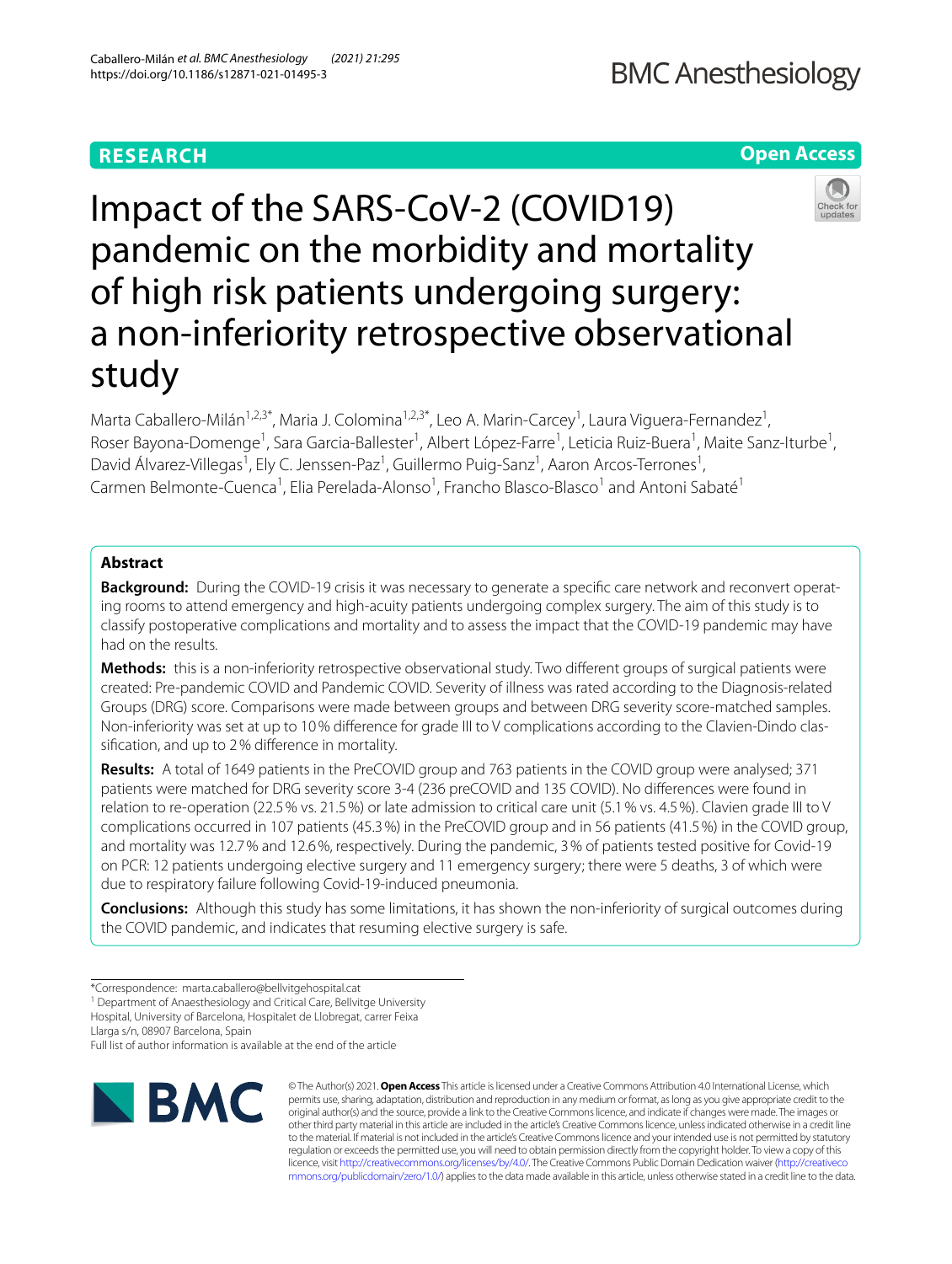**Trial registration:** Clinicaltrials.gov identifer: [NCT04780594](https://clinicaltrials.gov/ct2/show/NCT04780594?term=NCT04780594&draw=2&rank=1).

**Keywords:** Elective surgery, Emergent surgery, SARS-CoV-2 (COVID19) pandemic, Clavien-Dindo complications, **Mortality** 

## **Introduction**

In December 2019, the disease produced by a new SARS-CoV-2coronavirus, named COVID-19 (Coronavirus Disease 2019), was detected in Wuhan (Hubei Province, China). Since then, the disease has spread rapidly worldwide and was declared a pandemic by the WHO in March 2020.

Spain is among the countries with the highest rate of infection. The latest reports at the end of the first wave of the pandemic (24 May 2020) refer to a total of 235,290 confrmed cases, and a high percentage of hospitalisations for both conventional and critical care.

During the peak of the COVID-19 health emergency, from 11 to 2020 to 15 May 2020, the ratio of patients admitted to hospital was nearly 200 per million population; consequently the number of beds dedicated to COVID-19 infected patients increased. In various wards (Pneumology, Internal Medicine and Infectious Medicine), the highest number of COVID-19 patients admitted in one day during the pandemic was 396, and the number of critical care beds reserved for COVID-19 patients increased to 108.

Low and intermediate elective surgeries were postponed during the pandemic, but high-acuity cases were not, so it was necessary to create a specifc care network to attend to non-COVID-19 patients requiring emergency care, critical care, and major/complex surgery, and reconvert operating rooms into critical care beds. This re-organization allowed hospitals to continue with emergency surgical procedures and major oncological and cardiovascular surgery procedures in patients at risk of decompensation. In this context, triage may beneft time-sensitive outcomes in elective surgery.

Various authors have reported that during the pandemic, mortality among COVID-19-infected patients was higher than the rate associated with the same surgical procedures in the pre-pandemic period [\[1](#page-9-0), [2](#page-9-1)]. Our working hypothesis, however, is that outcomes in our hospital have not difered in patients operated during vs. before the pandemic. The aim of this study is to evaluate the complications and mortality in patients operated during the COVID crisis. We sought to demonstrate that the pandemic had no negative impact on surgical outcomes in terms of morbidity and mortality when protective protocols for both patients and health care personal were implemented.

We performed this non-inferiority study in healthcare outcomes by comparing 2 periods, pre-pandemic and pandemic. This comparison is also intended to determine quality of healthcare in the operating room. The analysis of our data will help us determine which measures are essential in future COVID-19 crises.

## **Methods**

## **Ethics**

Ethical approval for this study (N° PR227/20) was provided by the Ethical Committee of Bellvitge University Hospital, Hospitalet de Llobregat, Barcelona, Spain (Chairperson Prof E. Sospedra) on 25 June 2020. Patients were asked to sign an informed consent form to use their data at the time of hospital admission.

#### **Study design**

This is a non-inferiority retrospective observational study. Once the frst wave had passed, we decided to analyse the impact that the COVID-19 pandemic had had on our surgical program and on postoperative outcomes. To this end, surgical activity during the pandemic period was compared with a similar period prior to the pandemic.

We also intend to highlight the role of the anaesthesiologists in planning the surgical schedule, selecting patients, and adapting critical care bed capacity to meet surgical needs during the pandemic.

## **Inclusion criteria**

Using automatically generated data from the minimum data set for surgical procedures that includes all surgical patients (elective and emergent cases), 2 diferent groups of surgical patients were created:

- Pre-pandemic group (PreCOVID): All patients who underwent surgery from 13 January to 29 February 2020, far enough from removed from the pandemic to avoid including COVID-19-infected patients.
- Pandemic group (COVID): All patients who underwent surgery from 11 to 2020 to 15 May 2020, during the frst wave of the pandemic.

## **Exclusion criteria**

1. Minor to intermediate surgery performed in the prepandemic period that involves discharge from the hospital on the same day or the following day.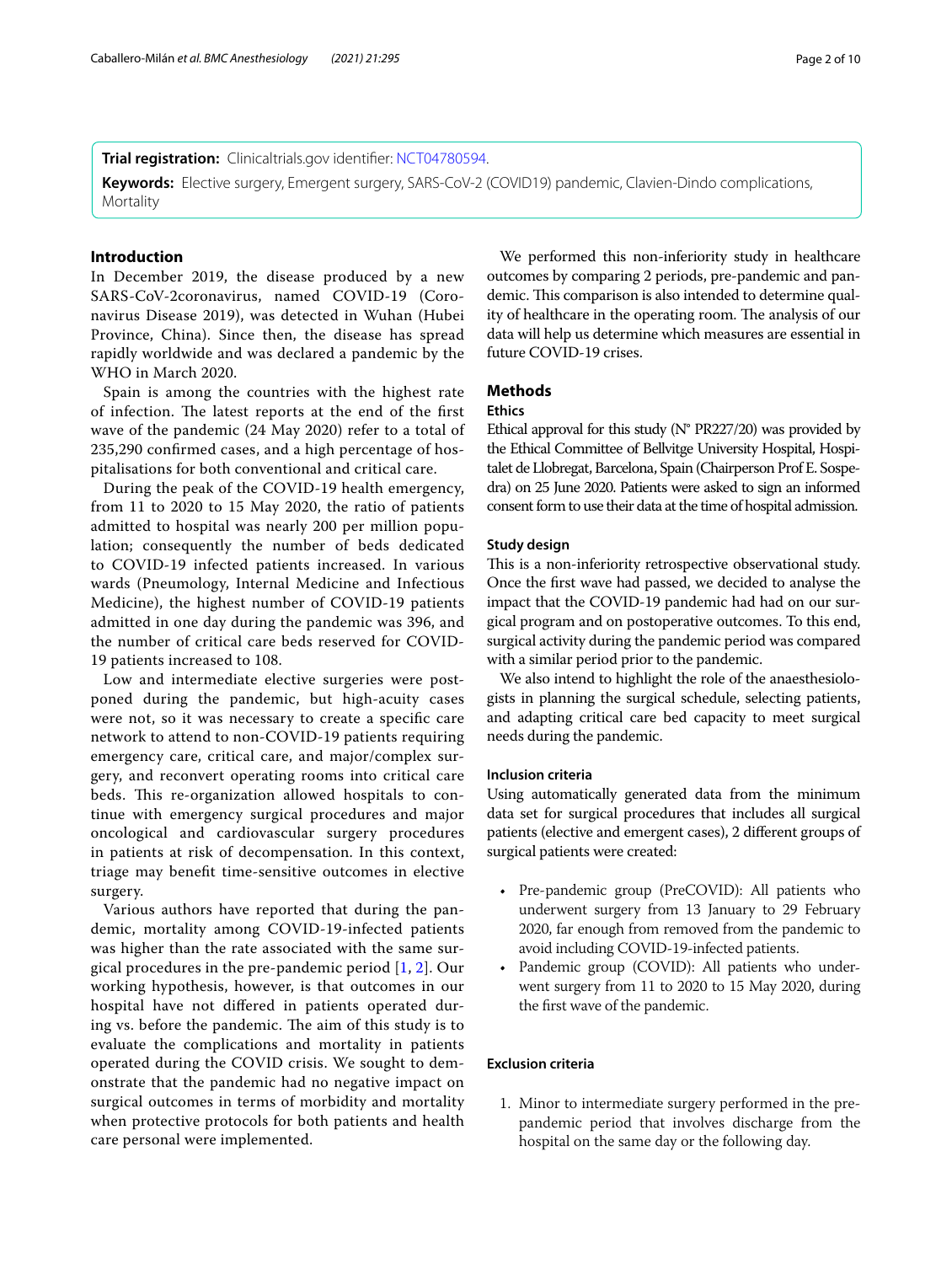- 2. Procedures related to medical treatment or complications of COVID-19 patients, such as chest tubes, extracorporeal oxygenation or tracheostomy.
- 3. Surgery scheduled during the COVID period in patients whose pre-operative RT-PCR test was positive. In these cases, surgery was postponed until the patients were negative, but they were not eligible for inclusion in the study even if they eventually underwent surgery.

#### **Setting and management in the COVID Period**

Several organisational changes were made to the surgical pathway: the sICU and trauma-ICU were moved to the operating room (OR) area for non-COVID patients, and were reduced from 24 critical beds in the pre-pandemic period to 11 critical beds in the COVID period. Other measures were preoperative online symptomatic screening for COVID in scheduled surgery patients and RT-PCR screening for emergency patients. All spaces in the OR area were clearly differentiated: clean COVID OR, COVID OR, and clean ICU; different entry and exit routes were used for the OR Area and sICU to ensure the operating room area was safe for surgery and postoperative and critical management. A specific COVID OR was used for emergency surgery patients with a positive RT-PCR; after the procedure patients were admitted to a COVID-ICU. An airway management protocol was implemented, and the use of personal protective equipment was mandatory for all staff involved in the OR and sICU OR.

Surgery departments triaged elective surgery patients for high acuity cases, and these were discussed at the weekly planning meeting if Covid-19 screening was negative. The anaesthesiologists coordinated the surgical schedule, and adjusted the critical bed capacity to surgical needs. After surgery, all patients were screening for Covid-19 infection by RT-PCR.

#### **Data collection**

Data on patient demographics, clinical history, surgical team and surgical procedure, primary and secondary diagnoses, and primary and secondary surgical procedures were collected automatically. A case-mix grouping system based on diagnosis related groups using ICD-10-AM International Classification of Diseases nomenclature was created. The Severity of Illness Index assigns to each patient an overall severity score (from 1 to 4) and mortality risk score (from 1 to 4). [[3](#page-9-2)].

The primary end point was the percentage of patients with grade III to V complications according to the Clavien-Dindo classifcation.

The relevant variables analysed for all patients included in both periods were the following:

- Age.
- Sex.
- Severity according to the DRG scale.
- Risk according to the DRG scale.
- Day of admission to the hospital.
- Day of surgery.
- Diagnosis of the pathology.
- Type of surgical intervention by specialty and timing (scheduled or emergency).
- Per-protocol admission to the sICU (scheduled surgery).
- Late, non-scheduled admission to sICU.
- Length of hospital stay.
- Positive RT-PCR screening for Infection by COVID-19.
- Surgical complications according to the Clavien Dindo classifcation.
- In-hospital mortality.
- Discharge destination (home, death, or nursing home).

Data were collected from the administrative database in November 2020, so all patients were followed up until they were discharged from the hospital. Additionally, in patients with high risk or DRG severity score (3 and 4) and emergent procedures the full clinical history was analysed and the cause of death was determined by consensus between the main study investigators (MC, MJC, and AS).

Patients in whom preoperative or postoperative COVID-19 testing resulted positive (diagnosis confirmed by RT-PCR) were also analysed on the basis of their full clinical history. A nosocomial infection was considered if patients manifested COVID-19 symptoms from the third day of admission until discharge.

### **Sample size**

During the Covid period, a total of 763 patients were operated. In order to determine the size of the sample, we anticipated a 15% Clavien III-V complication rates among patients during this period and an inclusion ratio of 2:1 with a power of 90% and a signifcant alfa level of 5%, resulting in 1527 patients to be analysed from the PreCovid period.

## **Statistical analysis**

Comparisons were made between the PreCOVID group and the COVID group. In order to avoid bias, a selected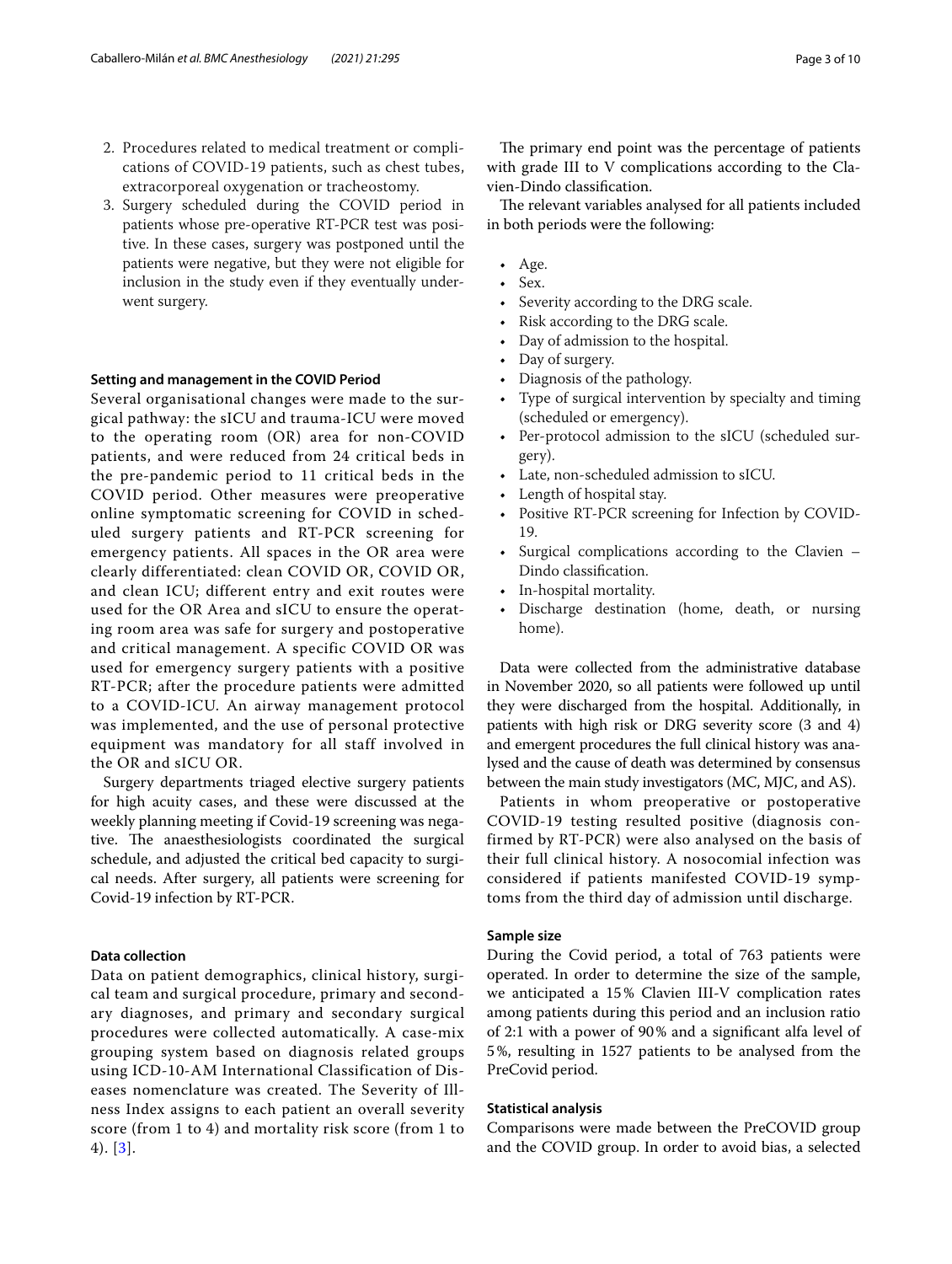matched sample on the basis of the DRG severity score was created in both groups and compared. The results were analysed after selecting matched patients.

A descriptive analysis was performed using the usual statistical tests: Chi-square tests to compare the categorical variables, and parametric or non-parametric tests for continuous variables (depending on their normality). For all variables, bilateral tests with a signifcance level of 5% were used. Criteria for Non-inferiority were: up to 10% diference for grade III to V complications according to the Clavien-Dindo classifcation, and up to 2% diference for mortality.

## **Results**

## **Participants**

During the COVID period, 21 patients were excluded from the analysis because the procedure performed involved medical patients with COVID-19 infection (pleural procedure, tracheostomy and extracorporeal oxygenation). In total, 2412 patients were analysed during both study periods. In the PreCOVID period, 1649 patients were operated (PreCOVID group) and 763 patients in the COVID group. Four subgroups were created on the basis of the type of surgery:

- 1. Major scheduled surgery performed during the pre-COVID-19 period.
- 2. Emergency surgery performed during the pre-COVID-19 period.
- 3. Major elective surgery performed during the COVID 19 period.
- 4. Emergency surgery performed during the COVID-19 period.

Comparisons between the PreCOVID group and COVID group are shown in Table [1](#page-4-0). Most patients in the COVID group were women with greater severity and higher DRG risk scores; more urologic procedures were performed and fewer general and digestive surgeries. Fewer patients in the COVID group were admitted per protocol to the sICU, but more required late admission to the sICU and had higher Clavien-Dindo scores; however, hospital length of stay, the percentage of patients discharged home and non-survivors did not difer (Table [1\)](#page-4-0).

In both periods, 48 patients (2%) died in both groups (additional information in supplementary Tables [1,](#page-8-0) access on the website), and severe complications (Clavien grade III to V) occurred in 195 patients (8%). In a multivariate analysis, deaths correlated with age (odds ratio 0.95, 95% CI 0.924-0.988) and DRG severity score (odds ratio 0.177, 95% IC 0.08-0.38), but not with the period when the surgical procedure was performed (odds ratio 1.21 95% IC  $0.56 - 2.6$ .

#### **Scheduled surgery (groups 1‑3, Table [1](#page-4-0))**

A total of 1490 patients underwent major elective procedures during the pre-COVID period, and 585 patients in the COVID period. The COVID group was similar in age, were mostly women, with greater severity and higher DRG risk scores, and fewer were admitted per protocol to the sICU. There were no differences in mortality and length of hospital stay. The percentage of patients discharged home was similar (Table [1](#page-4-0)).

#### **Emergency surgery (groups 2‑4, Table [1\)](#page-4-0)**

A total of 159 patients underwent emergency surgery during the pre-pandemic period, and 178 patients in the pandemic period. The DRG risk of mortality was higher in the COVID group. Fewer patients in the COVID group were admitted to the sICU. No differences were found in mortality, discharge home, or length of stay.

## **Matched subgroups according to the DRG severity score (Table [2](#page-5-0))**

In a subgroup of patients matched by DRG severity score 3 and 4, (group 5 and 6), 236 patients were considered DRG severity 3-4 in the PreCOVID group and 135 patients in the COVID group. There were no differences between matched groups in terms of age, emergency procedure, and surgical speciality; however, more men were included in the matched pre-pandemic subgroup, and per protocol admission to the sICU was higher in this subgroup. No diferences were found in relation to re-operation (22.5% vs. 21.5%), late admission to sICU (5.1% vs. 4.5%), or length of hospital stay. Severe complications (Clavien grade III to V) occurred in 107 patients (45.3%%) in the Pre-COVID group and in 56 patients (41.5%) in the COVID group, and mortality was 12.7% and 12.6%, respectively.

## **COVID‑19**

COVID-19 infection during both periods occurred in 25 patients (Table [3\)](#page-6-0). Two occurred in the pre-pandemic period as a post-operative complication; this was classed as a nosocomial infection.

In the pandemic period, 12 patients undergoing elective surgery tested positive for Covid-19 on RT-PCR in the postoperative period; all survived. Eleven patients undergoing emergency surgery tested positive on RT-PCR before surgery; 3 died due to Covid-19-induced pneumonia leading to respiratory failure; 2 other deaths in in this group patients with positive RT-PCR were not related to Covid-19 pneumonia. Overall, 23 patients (3%) in the COVID group tested positive on RT-PCR.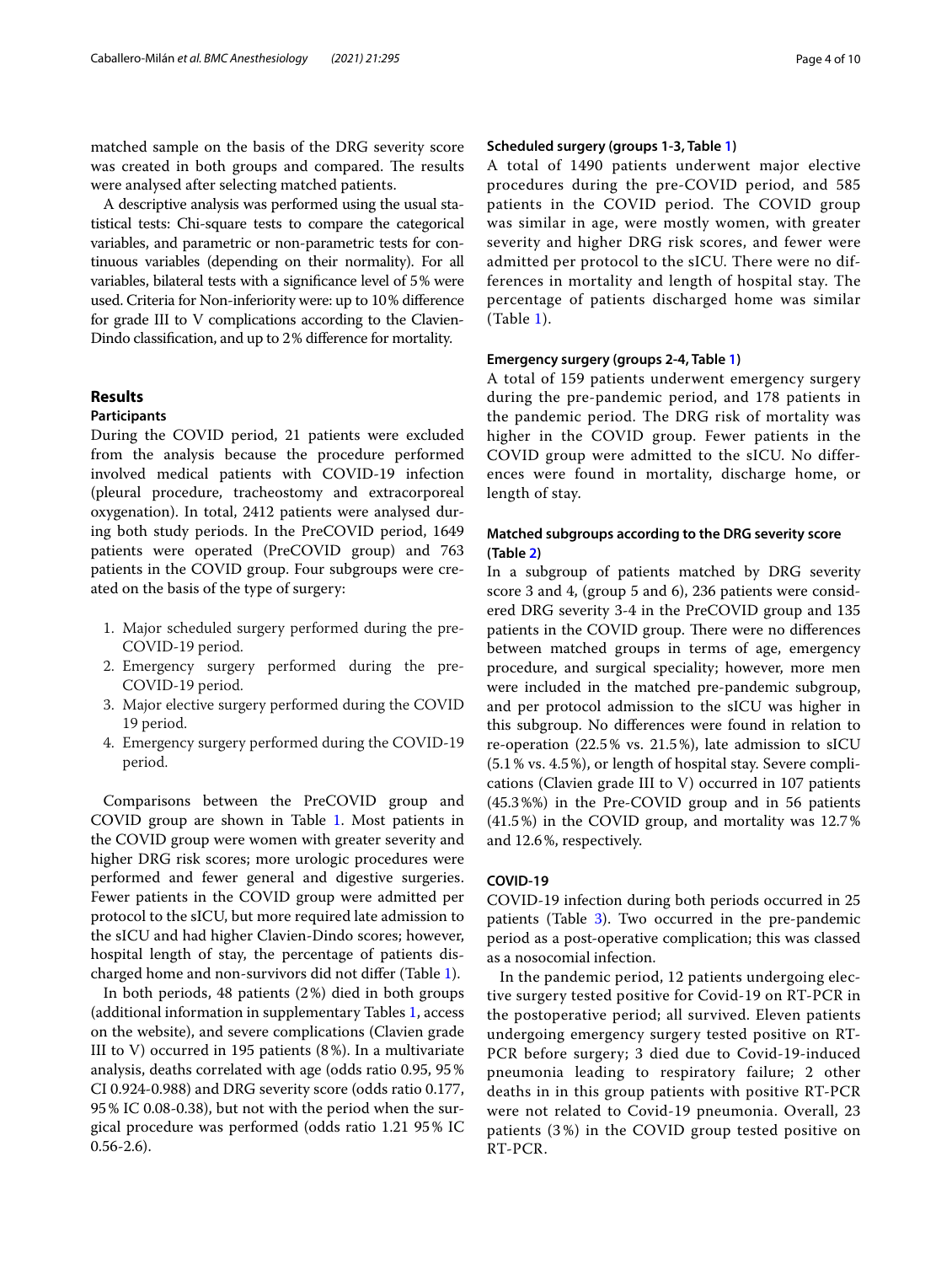<span id="page-4-0"></span>

| <b>PERIOD</b>                             | <b>PRECOVID</b><br>$(n=1649)$ | <b>PRECOVID</b><br><b>ELECTIVE</b><br>$(n=1490)$ | <b>PRECOVID</b><br><b>EMERGENT</b><br>$(n=159)$ | COVID<br>$(n=763)$     | COVID<br><b>ELECTIVE</b><br>$(n=585)$ | COVID<br>$EMERGENT(n=178)$ | <b>PRECOVID</b><br>VS.<br>COVID (p value) |
|-------------------------------------------|-------------------------------|--------------------------------------------------|-------------------------------------------------|------------------------|---------------------------------------|----------------------------|-------------------------------------------|
| Age, years<br>(IC 95%)                    | $62.2(61.3 -$<br>62.7)        | $62(61.3 - 62.8)$                                | $63.7(60.7 - 66.7)$                             | $66.1(64.6 -$<br>67.7) | $63.1(61.8 -$<br>64.4)                | $64.6(61.9 - 67.4)$        | 0.065                                     |
| Male sex, n (%)                           | 899 (54.5)                    | 807 (54.2)                                       | 92 (57.9)                                       | 379 (49.7)             | 281 (48)                              | 98 (55.1)                  | 0.028                                     |
| SPECIALTY                                 |                               |                                                  |                                                 |                        |                                       |                            | 0.018                                     |
| Digestive and<br>Gynaecological,<br>n (%) | 461 (28)                      | 391 (26.2)                                       | 70 (44)                                         | 177(23.2)              | 125 (21.4)                            | 52 (29.2)                  |                                           |
| Orthopaedics<br>and Trauma,<br>n (%)      | 294 (17.8)                    | 264 (17.7)                                       | 30 (18.9)                                       | 140 (18.3)             | 85 (14.5)                             | 55 (30.9)                  |                                           |
| Plastic and Neck,<br>n (%)                | 288 (17.5)                    | 276 (18,5)                                       | 12(7.6)                                         | 148(19.4)              | 130 (22.2)                            | 18(10.1)                   |                                           |
| Cardiovascular<br>and thoracic,<br>n (%)  | 291 (17.6)                    | 271 (18.2)                                       | 20 (12.6)                                       | 138 (18.1)             | 112 (19.2)                            | 26 (14.6)                  |                                           |
| Neurosurgery,<br>n (%)                    | 160(9.7)                      | 138(9,3)                                         | 22 (13.8)                                       | 69 (9.1)               | 50(8.5)                               | 19 (10.7)                  |                                           |
| Urology, n (%)                            | 155 (9.4)                     | 150(10.1)                                        | 5(3.1)                                          | 91 (11.9)              | 83 (14.2)                             | 8(4.5)                     |                                           |
| <b>DRG SEVERITY</b>                       |                               |                                                  |                                                 |                        |                                       |                            |                                           |
| $1 - 2(96)$                               | 1413 (85.7)                   | 1318 (88.5)                                      | 95 (59.7)                                       | 650 (82.3)             | 500 (85.5)                            | 128 (71.9)                 | 0.123                                     |
| $3-4(%)$                                  | 236 (14.3)                    | 172(11.5)                                        | 64 (40.3)                                       | 135 (17.7)             | 85 (14.5)                             | 50(28.1)                   | 0.034                                     |
| DRG RISK                                  |                               |                                                  |                                                 |                        |                                       |                            |                                           |
| 1-2, n (%)                                | 1485 (90.1)                   | 1378 (92.5)                                      | 107(67.3)                                       | 650 (85.2)             | 524 (89.6)                            | 126 (70.8)                 | 0.000                                     |
| 3-4, n (%)                                | 164(9.9)                      | 113(7.6)                                         | 58 (36.5)                                       | 113 (14.8)             | 61(10.4)                              | 52 (29.2)                  | 0.000                                     |
| REINTERVEN-<br>TION, n (%)                | 138(8.4)                      | 112(7.5)                                         | 26 (16.4)                                       | 55 (7.2)               | 38(6.5)                               | 17(9.6)                    | 0.375                                     |
| sICU ADMISSION                            |                               |                                                  |                                                 |                        |                                       |                            |                                           |
| Per protocol,<br>n (%)                    | 470 (28.5)                    | 430 (28.9)                                       | 40 (25.1)                                       | 130(17)                | 102 (17.4)                            | 28 (15.7)                  | 0.000                                     |
| Late admission,<br>$n$ (%)                | 20(1.2)                       | 11(0.7)                                          | 9(5.6)                                          | 18(2.4)                | 15(2.6)                               | 3(1.7)                     |                                           |
| <b>CLAVIEN DINDO</b>                      |                               |                                                  |                                                 |                        |                                       |                            |                                           |
| I, n (%)                                  | 1445 (87.6)                   | 1370(91.8)                                       | 75 (44.8)                                       | 580 (76)               | 503 (85.9)                            | 77 (43.3)                  |                                           |
| II, n (%)                                 | 84(5.1)                       | 50(3.4)                                          | 34 (20.6)                                       | 108 (14.2)             | 42 (7.2)                              | 66 (37.1)                  |                                           |
| Illa, $n$ $(\%)$                          | 9(0.5)                        | 4(0.3)                                           | 5(3)                                            | 6(0.8)                 | 2(0.3)                                | 4(2.2)                     |                                           |
| IIIb, $n$ $(\%)$                          | 31(1.9)                       | 20(1.3)                                          | 11(6.7)                                         | 23(3)                  | 15(2.6)                               | 8(4.5)                     |                                           |
| IVa, n (%)                                | 25(1.5)                       | 13(0.9)                                          | 12(7.3)                                         | 16(2.1)                | 10(1.7)                               | 6(3.4)                     |                                           |
| IVb, n (%)                                | 24 (1.5)                      | 15(1)                                            | 9(5.5)                                          | 13(1.7)                | 8(1.4)                                | 5(2.8)                     |                                           |
| V, n (%)                                  | 31(1.9)                       | 18(1.3)                                          | 13(12.1)                                        | 17(2.2)                | 5(0.9)                                | 12(6.7)                    |                                           |
| $\vert\vert\vert$ -V                      | 120(7.3)                      | 70(4.7)                                          | 50 (31.4)                                       | 75 (9.8)               | 40(6.8)                               | 35 (19.7)                  | 0.037                                     |
| Length of stay<br>(days)                  | $10(9-11)$                    | $9.1(8-10.1)$                                    | 18.7 (14.7-22.7)                                | $9.8(8.3 - 11.3)$      | $7.6(6.5-8.7)$                        | 17 (11.5-22.5)             | 0.774                                     |
| DESTINATION AT DISCHARGE                  |                               |                                                  |                                                 |                        |                                       |                            |                                           |
| Home (%)                                  | 63.1                          | 70                                               | 58.5                                            | 70.9                   | 73.1                                  | 63.5                       |                                           |
| Death (%)                                 | 1.9                           | 1.2                                              | 8.2                                             | 2.2                    | 0.9                                   | 6.7                        | 0.638                                     |
| Nursing home<br>(% )                      | 353                           | 28.8                                             | 33.3                                            | 26.9                   | 26                                    | 29.8                       |                                           |

Both periods (PRECOVID group and COVID group) are subdivided into elective and emergency surgery. DRG: Diagnosis Related Groups. Statistical analysis: Chi-square tests to compare the categorical variables and the subtraction of variables using parametric or non-parametric tests for continuous variables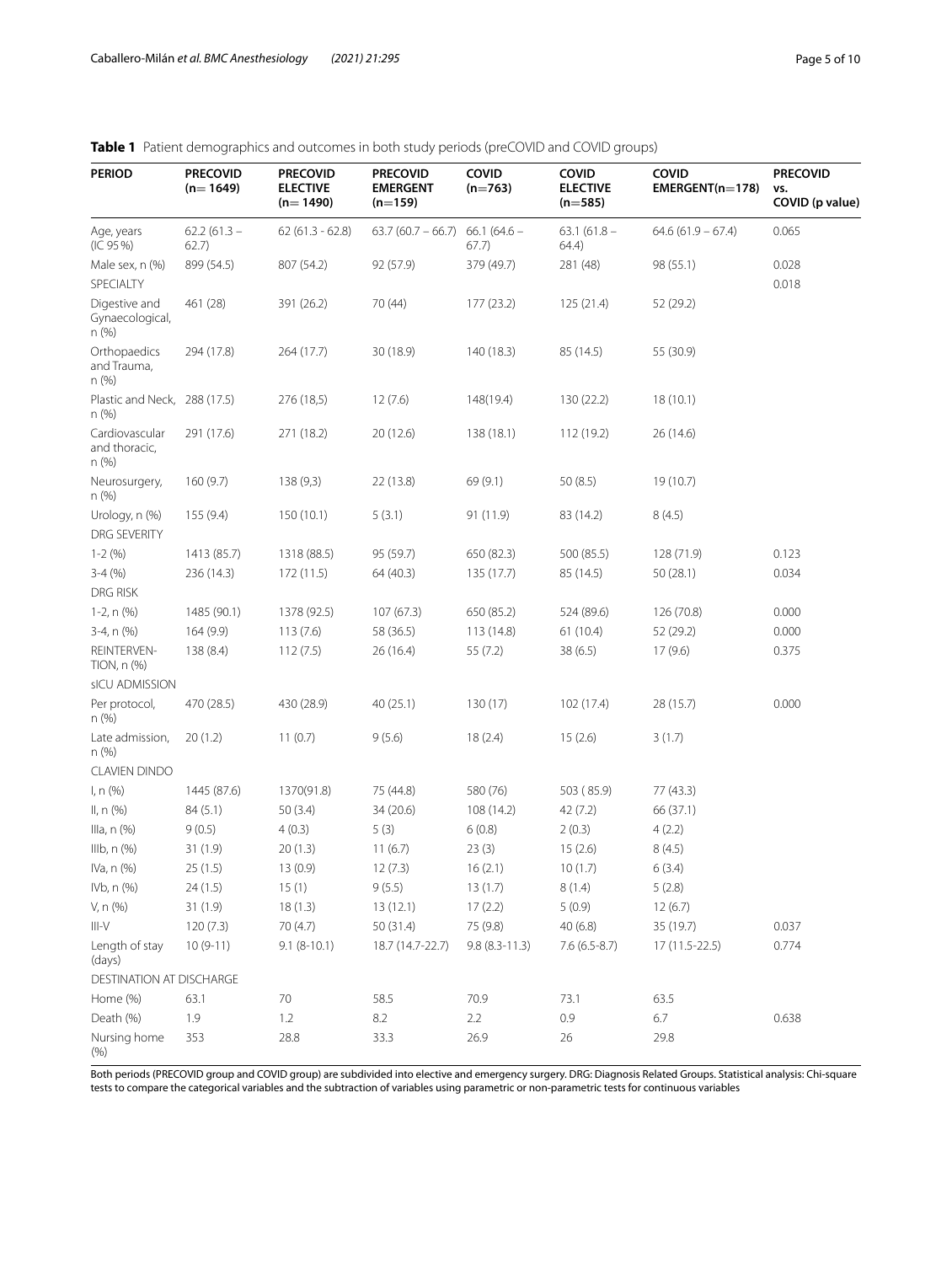| <b>PERIOD</b>                       | PRECOVID GROUP (n=236) | COVID GROUP (n=135) | <b>PRECOVID</b><br><b>VS COVID</b><br>(p value) |
|-------------------------------------|------------------------|---------------------|-------------------------------------------------|
| Age (years)                         | 66 (64-68)             | 66 (63.5-69)        | 0.914                                           |
| Sex, male (%)                       | 165 (69.9)             | 75 (55,6)           | 0.007                                           |
| SURGERY BY SPECIALTY                |                        |                     | 0.418                                           |
| Digestive and Gynaecological, n (%) | 53 (22.5)              | 32 (23.7)           |                                                 |
| Orthopaedics and Trauma, n (%)      | 34 (14.4)              | 27(20)              |                                                 |
| Plastic and Neck, n (%)             | 23(9.7)                | 18(13.3)            |                                                 |
| Cardiovascular and thoracic, n (%)  | 79 (33.5)              | 35(26)              |                                                 |
| Neurosurgery, n (%)                 | 29 (12.3)              | 15(11.1)            |                                                 |
| Urology, n (%)                      | 18(7.6)                | 8(5.9)              |                                                 |
| REINTERVENTION (%)                  | 53 (22.5)              | 29 (21.5)           | 0-897                                           |
| sICU                                |                        |                     |                                                 |
| Per protocol, n (%)                 | 152 (64.4)             | 60 (44.4)           | 0.000                                           |
| Late admission, n (%)               | 12(5.1)                | 6(4.4)              |                                                 |
| Clavien Dindo                       |                        |                     |                                                 |
| I, n (%)                            | 67(28.4)               | 33 (24.4)           |                                                 |
| II, n (%)                           | 62(26.3)               | 45 (33.3)           |                                                 |
| Illa, n (%)                         | 8(3.4)                 | 3(2.2)              |                                                 |
| IIIb, n (%)                         | 26(11)                 | 15(11.1)            |                                                 |
| Iva, n (%)                          | 21(8.9)                | 11(8.2)             |                                                 |
| IVb, n (%)                          | 22(9.3)                | 11(8.2)             |                                                 |
| V, n (%)                            | 30(12.7)               | 17(12.6)            |                                                 |
| $III-V$                             | 107(45.3)              | 56 (41.5)           | 0.515                                           |
| Length of stay (days)               | 32.7                   | 26.5                | 0.774                                           |
| <b>DESTINATION AT DISCHARGE</b>     |                        |                     |                                                 |
| Home (%)                            | 45.3                   | 48                  |                                                 |
| Dead (%)                            | 12.7                   | 12.6                | $\mathbf{1}$                                    |
| Others (%)                          | 42                     | 39.4                |                                                 |

## <span id="page-5-0"></span>**Table 2** Patient demographics and outcomes between matched DRG severity score 3-4

Only the patients with a DRG severity score 3-4 are shown. These are considered the patients with the highest risk of complications. DRG: Diagnosis Related Groups. Chi-square tests to compare the categorical variables, and the subtraction of variables using parametric or non-parametric tests for the continuous variables

## **Discussion**

Overall, patients in the COVID period presented greater severity and higher DRG risk scores, and emergency surgery was more frequent. They had more Clavien III-V complications, but this diference did not reach the significance required to show inferiority. There were no differences in hospital length of stay in patients discharged home and in-hospital deaths with respect to the Prepandemic period. Death or disability (Clavien-Dindo IV and V) occurred in 4.8% in the COVID group vs. 6.1% in the PreCOVID group; this diference was not signifcant. This percentage in the COVID group is similar to that reported in other studies  $[4]$  $[4]$ . However, when comparing GRD severity-matched groups with similar ages and types of surgery (emergency and general surgery), no diferences were found in terms of re-operation, Clavien-Dindo complications, length of hospital stay and mortality. These results show the non-inferiority outcome in

the COVID population, despite the limitations imposed by the reorganisation of the surgical pathway, particularly the shortage of sICU beds, during the Covid-19 pandemic.

The reduction of surgical critical care beds during the pandemic period clearly limited the number of major elective surgery procedures performed. However, late sICU admission in high severity matched samples was similar in both periods. In non-epidemic conditions, around 40% of critical beds are used for trauma and surgical patients [\[5](#page-9-4)], but only 13% are used for elective surgery and around 6% for patients receiving mechanical ventilation following elective surgical procedures [\[5](#page-9-4)]. Based on these fgures and our experience, even if the number of critical beds were reduced, rationalising the use of the sICU should minimise the need to suspend elective surgery, and should not be a limitation for scheduling more surgical patients in future Covid-19 waves.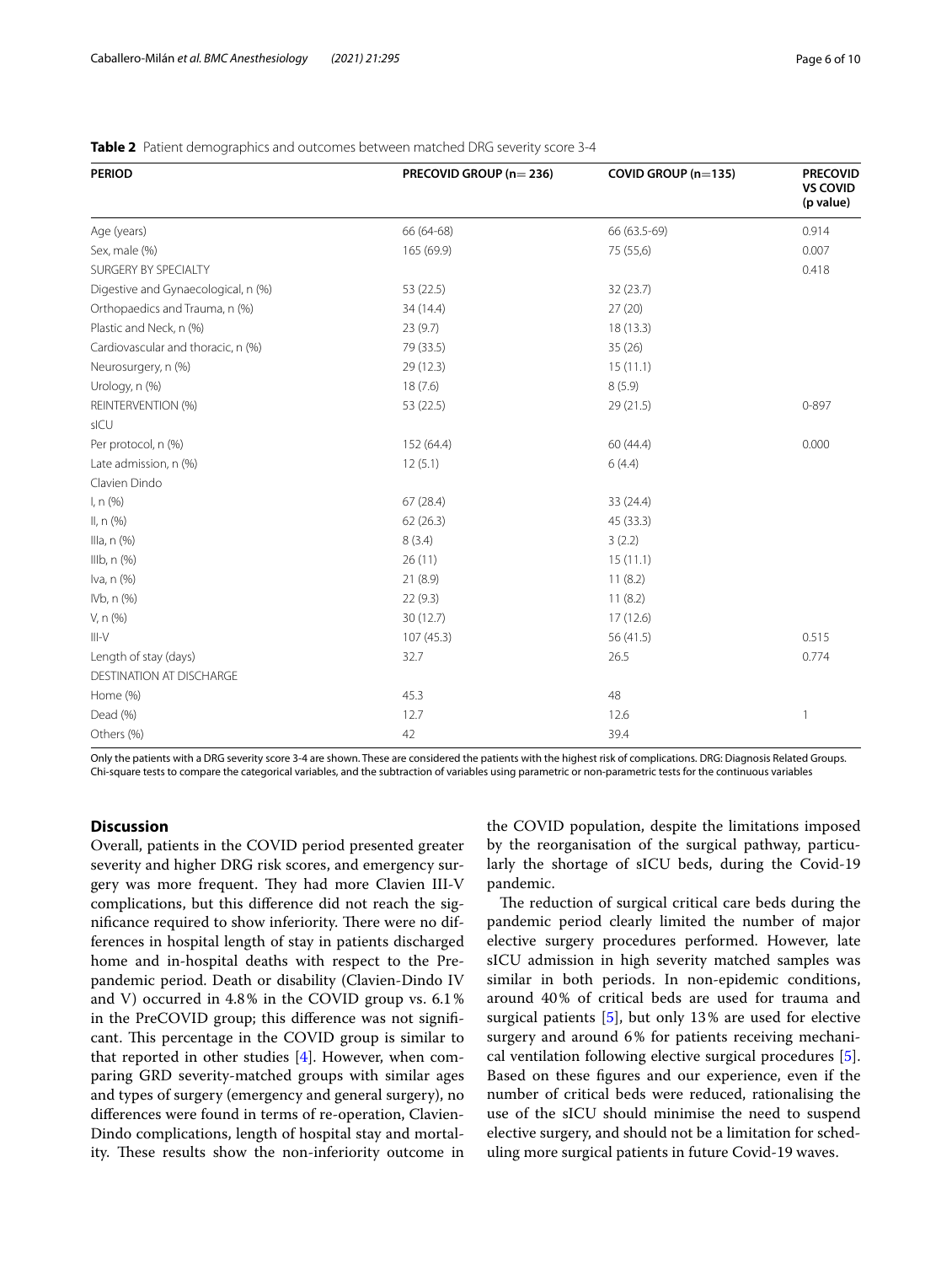|             |         |        | Table 3 COVID patients in preCOVID and COVID groups |                                                              |                             |          |                                   |                    |              |                          |                             |               |                        |
|-------------|---------|--------|-----------------------------------------------------|--------------------------------------------------------------|-----------------------------|----------|-----------------------------------|--------------------|--------------|--------------------------|-----------------------------|---------------|------------------------|
| Age (years) | Sex     | Period | Diagnose                                            | ure (*)<br>Proced                                            | Surgery by<br>Specialty     | S<br>DRG | Nosocomial<br>infection?<br>COVID | Symptoms?<br>COVID | <b>BRCSS</b> | Need for ICU?            | Length<br>of stay<br>(days) | Died?         | Cause of death         |
| 79,5        | $\circ$ | $\sim$ | Trochanteric fracture<br>of the femur               | fracture<br>Internal<br>fixation                             | ∞<br>Orthopaedics<br>Trauma | $\infty$ | $\stackrel{\circ}{\geq}$          | Yes                |              | $\frac{1}{2}$            | 19.76                       | $\frac{1}{2}$ |                        |
| 90.1        |         | $\sim$ | Right femur neck<br>fracture                        | fracture<br>reduction<br>Internal                            | Orthopaedics &<br>Trauma    | $\sim$   | $\stackrel{\circ}{\geq}$          | Yes                |              | $\stackrel{\circ}{\geq}$ | 13.87                       | $\geq$        |                        |
| 69.0        |         | $\sim$ | bowel perforation<br>Non-traumatic                  | Exploratory lapa-<br>rotomy                                  | Digestive                   | $\sim$   | $\frac{1}{2}$                     | Yes                | $\infty$     | Yes                      | 23.71                       | $\frac{1}{2}$ |                        |
| 80.8        |         | $\sim$ | Femur fracture                                      | p replace-<br>Partial hi<br>ment                             | Orthopaedics &<br>Trauma    |          | S                                 | $\geq$             |              | $\geq$                   | 11.66                       | $\frac{1}{2}$ |                        |
| 90.9        |         | $\sim$ | Coronavirus infec-<br>tion                          | femur frac-<br>uction<br>Internal<br>ture red                | ∞<br>Orthopaedics<br>Trauma | $\sim$   | S                                 | Yes                |              | $\frac{1}{2}$            | 19.86                       | $\frac{1}{2}$ |                        |
| 92.1        |         | $\sim$ | Right femur fracture                                | fracture<br>reduction<br>Internal                            | Orthopaedics &<br>Trauma    | $\sim$   | $\stackrel{\circ}{\geq}$          | Yes                |              | $\geq$                   | 14.50                       | S             |                        |
| 73.6        | $\circ$ | $\sim$ | with obstruction<br>Incisional hernia.              | Other abdominal<br>surgery                                   | Digestive                   | 4        | $\frac{1}{2}$                     | Yes                | $\infty$     | Yes                      | 17.41                       | Yes           | Respiratory<br>failure |
| 70.8        | $\circ$ | $\sim$ | Acute pancreatitis                                  | or destruc-<br>ancreatic<br>tion of pa<br>Excision<br>tissue | Digestive                   | 4        | Yes                               | Yes                | $\infty$     | Yes                      | 69.30                       | Yes           | Multiorgan<br>failure  |
| 79.3        | $\circ$ | $\sim$ | Abdominal aortic<br>aneurysm                        | implantation of<br>Intravascular<br>aorta grafts             | Cardiovascular              | 4        | Yes                               | Yes                | $\sim$       | Yes                      | 15.43                       | Yes           | Respiratory<br>failure |
| 74.7        |         | $\sim$ | Other specific explo-<br>rations                    | Left hemicolectomy                                           | Digestive                   | $\sim$   | Yes                               | $\geq$             |              | $\frac{1}{2}$            | 17.47                       | $\frac{1}{2}$ |                        |
| 78.4        | $\circ$ | $\sim$ | Malignant neoplasia<br>of the colon                 | Right hemicolec-<br>tomy                                     | Digestive                   |          | Yes                               | $\frac{1}{2}$      |              | $\frac{1}{2}$            | 8.41                        | $\frac{1}{2}$ |                        |
| 86.5        |         | $\sim$ | fracture of the femur<br>Right trochanteric         | fracture<br>reduction<br>Internal                            | Orthopaedics &<br>Trauma    | $\infty$ | $\frac{1}{2}$                     | $\frac{1}{2}$      |              | $\geqq$                  | 14.54                       | $\frac{1}{2}$ |                        |
| 91.3        |         | $\sim$ | Right femur neck<br>fracture                        | Internal fracture<br>reduction                               | ∞<br>Orthopaedics<br>Trauma |          | $\frac{1}{2}$                     | $\frac{1}{2}$      |              | $\geq$                   | 5.93                        | $\frac{1}{2}$ |                        |
| 86.6        |         | $\sim$ | fracture of the femur<br>Left trochanteric          | fracture<br>reduction<br>Internal                            | Orthopaedics &<br>Trauma    |          | $\geq$                            | $\geq$             |              | $\frac{1}{2}$            | 2.89                        | $\frac{1}{2}$ |                        |
| 38.6        |         | $\sim$ | Cerebral aneurysm.<br>without rupture               | Other aneurysm<br>repair                                     | Neurosurgery                | 4        | Yes                               | Yes                | $\sim$       | Yes                      | 112.20                      | $\frac{1}{2}$ |                        |
| 71.6        | $\circ$ | $\sim$ | eft femur neck<br>fracture                          | p replace-<br>Partial hi<br>ment                             | Orthopaedics &<br>Trauma    | $\sim$   | $\geq$                            | $\geq$             |              | $\geq$                   | 6.64                        | $\geq$        |                        |
| 66.3        | $\circ$ | $\sim$ | specific explorations<br>Assistance for other       | Craniotomy                                                   | Neurosurgery                |          | Yes                               | Yes                |              | $\frac{1}{2}$            | 8.23                        | S             |                        |
| 52.8        | $\circ$ | $\sim$ | Gastrointestinal<br>haemorrhage                     | Exploratory lapa-<br>rotomy                                  | Digestive                   | 4        | Yes                               | Yes                | $\sim$       | $\stackrel{\circ}{\geq}$ | 60.54                       | $\geq$        |                        |

<span id="page-6-0"></span>Table 3 COVID patients in preCOVID and COVID groups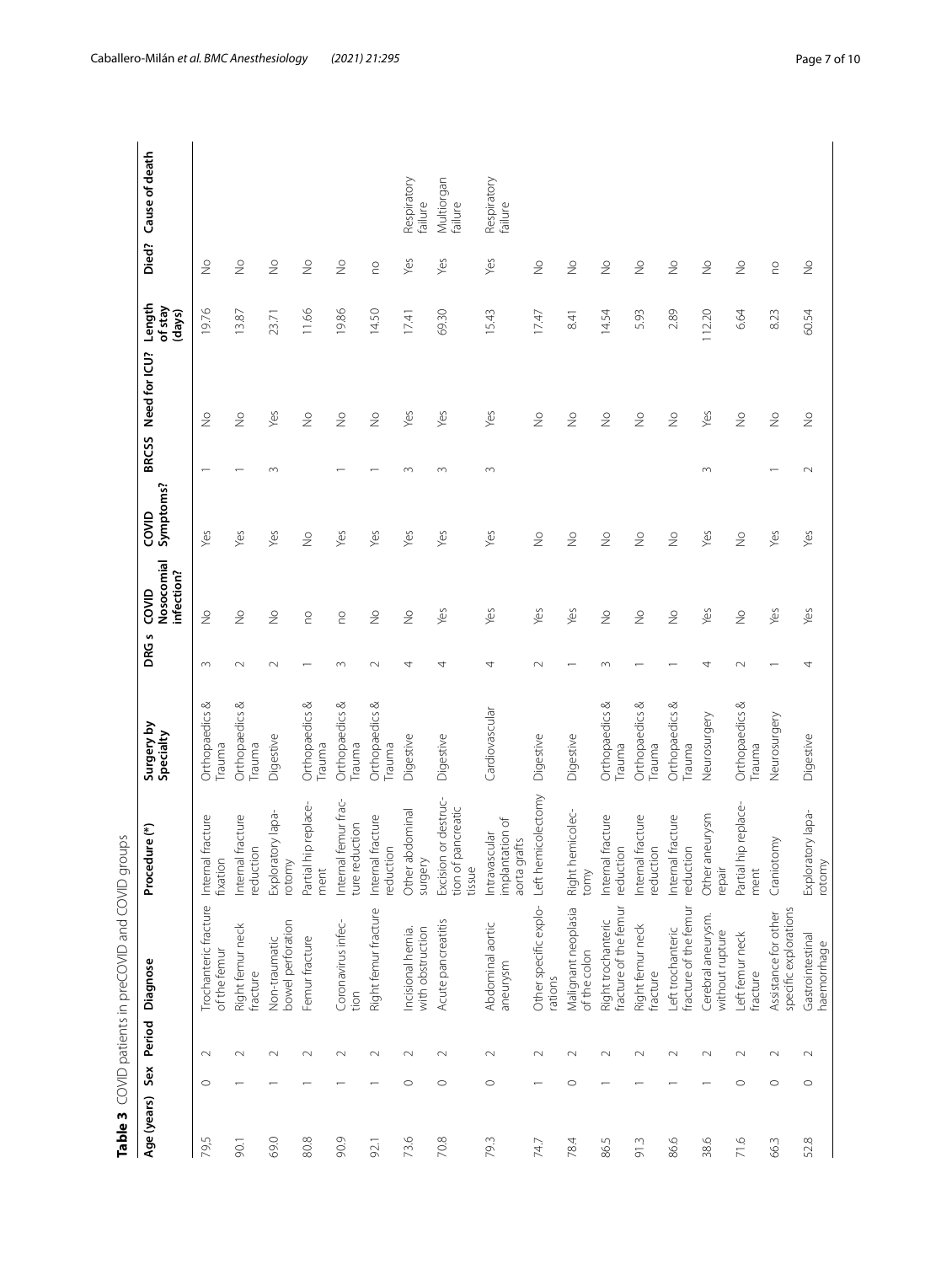| Age (years) Sex Period Diagnose |         |                                                                                                                                                                                                                                                                                                           | Procedure (*)                                | Surgery by<br>Specialty         |        | Nosocomial<br>infection?<br>DRG <sub>s</sub> COVID | Symptoms?<br>COVID |        | BRCSS Need for ICU? Length | of stay<br>(days) |               | Died? Cause of death                                    |
|---------------------------------|---------|-----------------------------------------------------------------------------------------------------------------------------------------------------------------------------------------------------------------------------------------------------------------------------------------------------------|----------------------------------------------|---------------------------------|--------|----------------------------------------------------|--------------------|--------|----------------------------|-------------------|---------------|---------------------------------------------------------|
| 46.4                            |         | Ulcerative colitis                                                                                                                                                                                                                                                                                        | intra-abdominal<br>-aparoscopic<br>colectomy | Digestive                       | $\sim$ | Yes                                                | $\frac{1}{2}$      |        | $\frac{1}{2}$              | 35.05             | $\frac{1}{2}$ |                                                         |
| 52.5                            |         | Malignant breast<br>heoplasia                                                                                                                                                                                                                                                                             | Bilateral mastec-<br>tomy                    | Plastic & Neck                  | $\sim$ | Yes                                                | $\frac{1}{2}$      |        | $\frac{1}{2}$              | 3.25              | $\frac{1}{2}$ |                                                         |
| 36.2                            |         | Vesicovaginal fistula                                                                                                                                                                                                                                                                                     | Permanent colos-<br>tomy                     | Orthopaedics &<br>Trauma        |        | Yes                                                | $\frac{1}{2}$      |        | $\frac{1}{2}$              | 44.00             | $\frac{1}{2}$ |                                                         |
| 80.0                            |         | Other circulatory<br>disorders                                                                                                                                                                                                                                                                            | Below knee ampu-<br>tation                   | Cardiovascular                  |        | $\frac{1}{2}$                                      | $\frac{1}{2}$      |        | $\frac{1}{2}$              | 45                | $\frac{1}{2}$ |                                                         |
| 72.2                            | 0       | haemorrhagic stroke<br>Right frontoparietal                                                                                                                                                                                                                                                               | Decompressive<br>craniectomy                 | Neurosurgery                    | 4      | Yes                                                | $\frac{1}{2}$      |        | Yes                        | 48.00             | Yes           | malformation<br>Ischemia and<br>bleeding of<br>vascular |
| 85.6                            |         | Periprosthetic knee<br>fracture                                                                                                                                                                                                                                                                           | Internal fracture<br>reduction               | Orthopaedics &<br>Trauma        | 4      | Yes                                                | Yes                | 4      | $\frac{1}{2}$              | 51.79             | Yes           | Respiratory failure                                     |
| 53.4                            | $\circ$ | Severe polytrauma                                                                                                                                                                                                                                                                                         | Pelvic osteotaxis                            | Orthopaedics &<br><b>Frauma</b> | 4      | Yes                                                | Yes                | $\sim$ | $\frac{1}{2}$              | 172.00            | $\frac{1}{2}$ |                                                         |
|                                 |         | (*) procedures related to medical treatment or complications of COVID19 are excluded. Sex (0: male, 1:female), Period (1: PRECOVID elective, 2: PRECOVID emergent, 3: COVID elective, 4: COVID emergent), DRG s:<br>Diagnosis Related Groups Severity, BRCSS : Brescia Respiratory COVID19 severity scale |                                              |                                 |        |                                                    |                    |        |                            |                   |               |                                                         |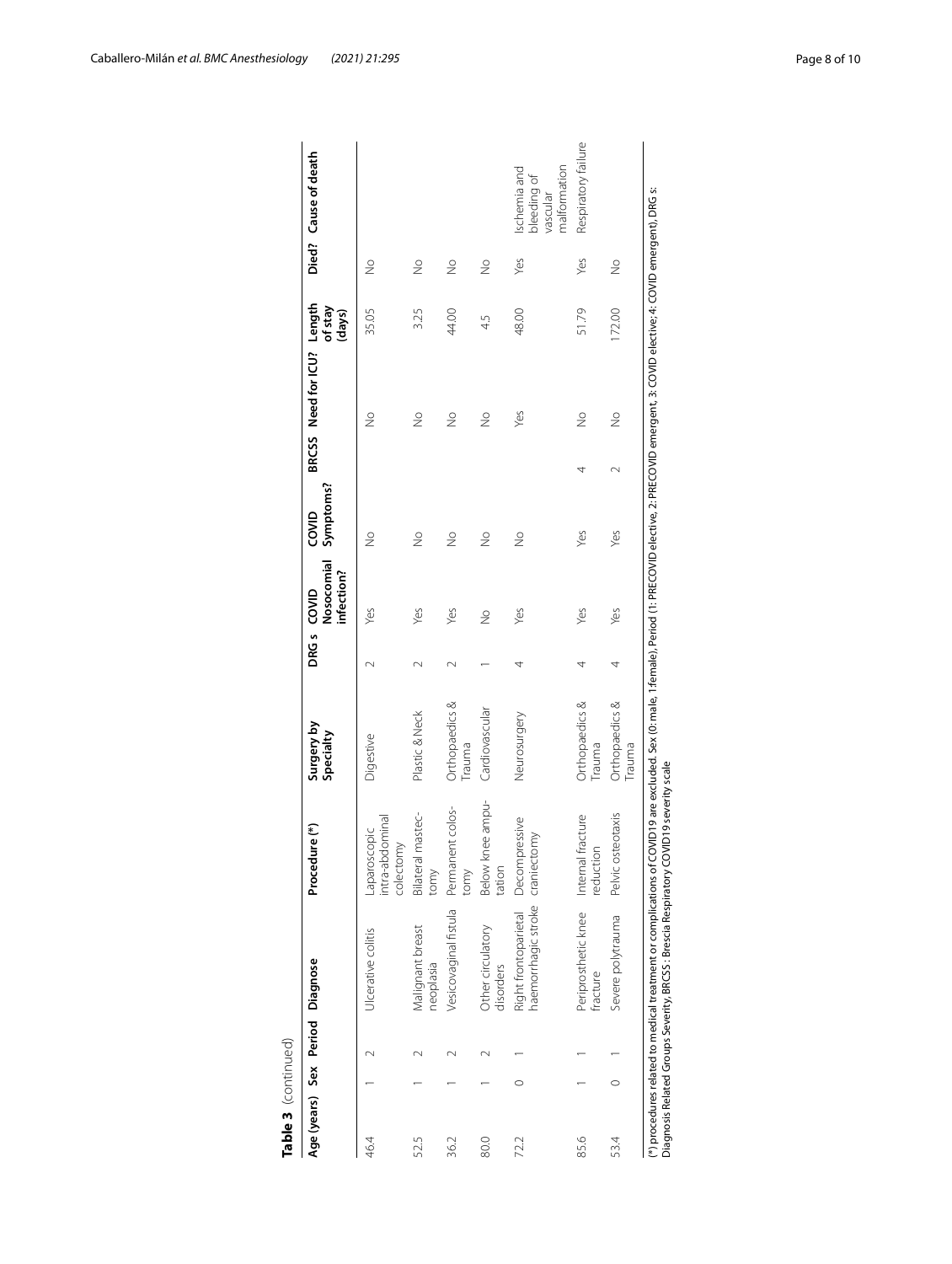In our cohort, age was associated with mortality in a multivariate analysis, a fnding similar to other series. Advanced age predicts a 2- to 4-fold increase in morbidity and mortality [[6\]](#page-9-5). Furthermore, age and pre-existing disease severity are factors for 1-year mortality after an acute episode [\[7](#page-9-6)]. In our cohort, DRG severity was associated with mortality. The DRG severity score is an indirect but incomplete measure of frailty, which is defned as "a multidimensional syndrome characterized by decreased reserves that leaves an individual vulnerable to adverse outcomes due to decreased tolerance of stressors (physical, physiologic, or psychosocial)" [\[8](#page-9-7)]. The prevalence of frailty is higher in emergency vs. elective procedures [[9\]](#page-9-8). Frailty is consistently associated with an increase in the risk of major morbidity, mortality, and readmissions [\[10](#page-9-9)], and increases the odds of non-home discharge among older patients [[11\]](#page-9-10).

The re-operation rate was high in both subgroups of patients matched by DRG severity score 3 and 4. This had a major infuence on severe complications (Clavien grade III to V) and mortality, which was 12.7% and 12.6% respectively. Eforts should be made to improve surgical outcomes, even in patients with severe medical comorbidity. These results are similar to those of the Collaborative study [\[2\]](#page-9-1), in which age and emergency surgery were signifcant predictors of mortality.

In the COVID group, 12 asymptomatic patients tested positive on RT-PCR during hospitalization, which represents 2% of elective surgeries. These patients were not detected in the preoperative clinical screening for Covid-19, and could potentially spread SARS- CoV-2 to other patients and caregivers. This figure is similar to that reported by Kane et al. [\[12](#page-9-11)]. Detecting COVID-19 infected patients is a challenge; RT-PCR may be prone to sampling error and asymptomatic patients may have a lower viral load than symptomatic COVID-19 patients [ $13$ ]. The benefit of chest computed tomography associated with RT-PCR is limited [\[14\]](#page-9-13). Moreover, chest CT is not recommended for screening in asymptomatic patients [\[15](#page-9-14)]. Fourteen days of isolation may improve screening of elective surgery patients; however, outliers may need more than 14 days [[16](#page-9-15)].

Patients infected with SARS-CoV-2 have an increased risk of postoperative complications and mortality [\[1](#page-9-0)]. Five of the 25 Covid-19 infected patient (20%) died. Covid-19 pneumonia was the cause of death in 3 patients from the COVID period. These figure are similar to those reported by other authors. Lei et al. [[17\]](#page-9-16) described postoperative outcomes in a group of 34 Covid-19 positive patients undergoing surgery - 44% required admission to the ICU and 20.5% died. An international cohort study reported a 30-day in-hospital mortality rate of 19% in patients undergoing non-emergency surgery who were diagnosed with Covid-19 peri-operatively [[2\]](#page-9-1).

Due to protective protocols for both patients and health care personal and RT-PCR screening, no anaesthesiologists or surgical nurses were infected in the operating room during the pandemic period in the rugical theatre, but 3 surgeons had apositive RT-PCR in the same period.

There are some limitations to this study: first, because of its retrospective nature and the heterogeneity of the population, our results cannot be generalized to other hospitals. However, the data were collected automatically, double checked for postoperative complications, and are therefore reliable. Also, the severity and risk scores indicate that any bias introduced is more likely to occur in the COVID group.

#### **Conclusions**

This study has showed the non-inferiority outcome of surgery performed in the COVID period; grade III to V complications and mortality slightly favours the COVID group. Our study shows that other hospitals can safely resume elective surgery during a pandemic if protective protocols for both patients and health care personal, RT-PCR screening, and 14 days quarantine for elective surgery patients are implemented. In summary, this study indicates that reassuming surgery in a pandemic is safe.

#### **Abbreviations**

SARS-CoV-2: severe acute respiratory syndrome coronavirus 2; COVID19: : coronavirusdisease 2019; COVID: coronavirus disease; DRG: Diagnostic-related groups; WHO: WorldHealth Organization; RT-PCR: REALTIME-polymerase chain reaction; sICU: surgicalintensive care unit; trauma-ICU: trauma-intensive care unit; OR: operatingroom; ICD-10AM: InternationalClassifcation of Diseases and Related Health Problems, Tenth Revision,Australian Modifcation.

#### **Supplementary Information**

The online version contains supplementary material available at [https://doi.](https://doi.org/10.1186/s12871-021-01495-3) [org/10.1186/s12871-021-01495-3](https://doi.org/10.1186/s12871-021-01495-3).

<span id="page-8-0"></span>**Additional fle 1.**

#### **Acknowledgements**

We would like to thank Pilar Fernández Rodriguez for providing all data from the administrative database.

#### **Authors' contributions**

MC, MJC, LAM, LV, RB, SG, AL, LR, MS, DA, ECJ, GP, AA, CB, EP, FB, AS have made substantial contributions to the conception and design of the manuscript, the acquisition, analysis and interpretation of data, and either wrote the paper or substantively revised the manuscript. MC, MJC, LAM, LV, RB, SG, AL, LR, MS, DA, ECJ, GP, AA, CB, EP, FB, AS read and approved the submitted version (and any substantially modifed version that involves the author's contribution to the study). MC, MJC, LAM, LV, RB, SG, AL, LR, MS, DA, ECJ, GP, AA, CB, EP, FB, AS agreed to be personally accountable for the author's contributions, and to ensure that questions related to the accuracy or integrity of any part of the study, even those in which the author was not personally involved, are appropriately investigated, resolved, and the resolution is documented in the literature.